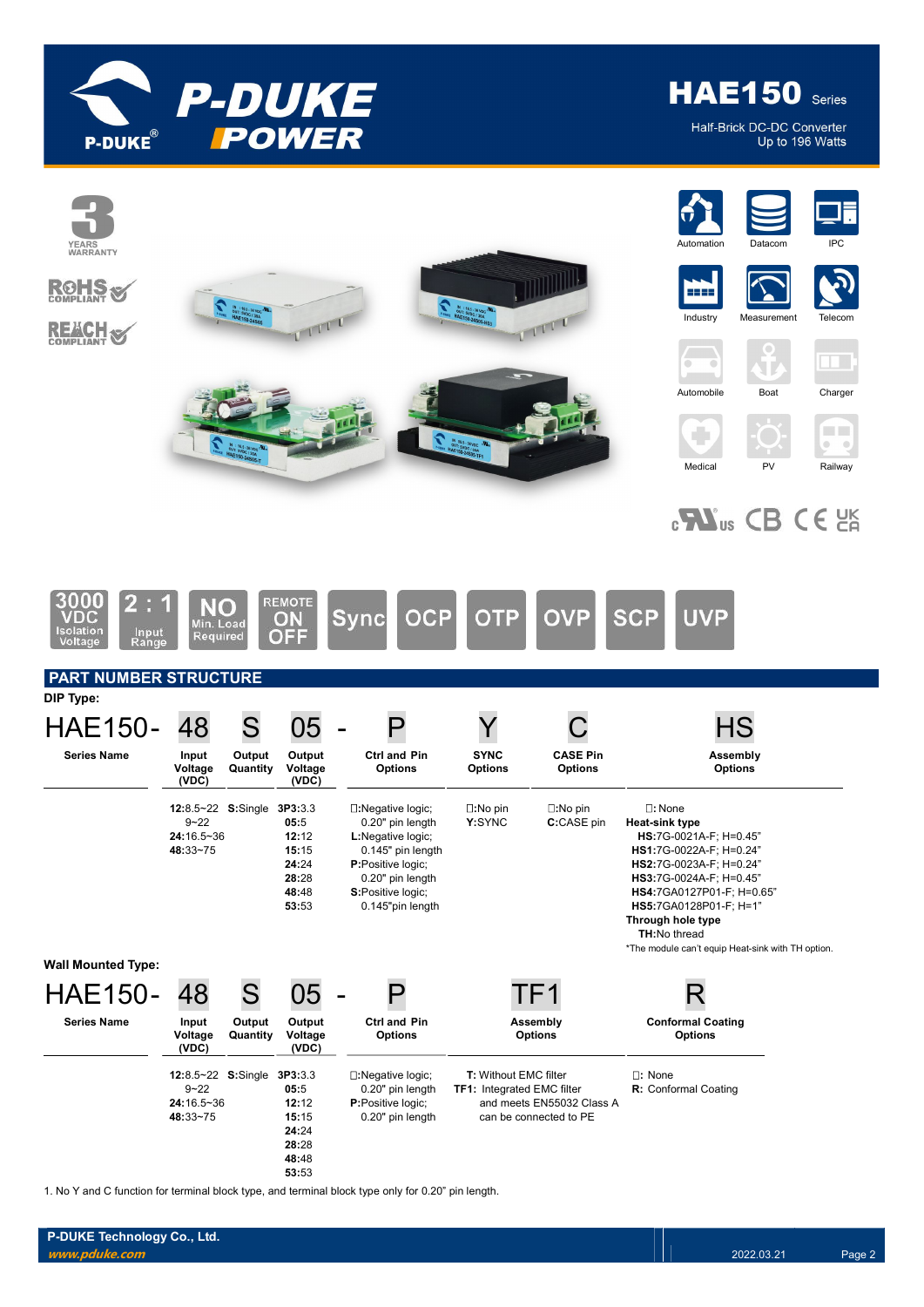



# TECHNICAL SPECIFICATION All specifications are typical at nominal input, full load and 25℃ unless otherwise noted

| Model<br><b>Number</b> | Input Range    | <b>Output Voltage</b> | <b>Output Current</b><br>@Full Load | <b>Input Current</b><br>@No Load | Efficiency | <b>Maximum</b><br><b>Capacitor Load</b> |
|------------------------|----------------|-----------------------|-------------------------------------|----------------------------------|------------|-----------------------------------------|
|                        | <b>VDC</b>     | <b>VDC</b>            | A                                   | mA                               | %          | <b>uF</b>                               |
| HAE150-12S3P3          | $9 - 22$       | 3.3                   | 40                                  | 30                               | 88         | 121000                                  |
| HAE150-12S05           | $9 - 22$       | 5                     | 28                                  | 50                               | 90         | 56000                                   |
| HAE150-12S12           | $8.5 \sim 22$  | 12                    | 12                                  | 50                               | 91         | 10000                                   |
| HAE150-12S15           | $8.5 \sim 22$  | 15                    | 9.5                                 | 80                               | 91         | 6300                                    |
| HAE150-12S24           | $8.5 \sim 22$  | 24                    | 6                                   | 60                               | 90         | 2500                                    |
| HAE150-12S28           | $8.5 \sim 22$  | 28                    | 5                                   | 60                               | 91         | 1700                                    |
| HAE150-12S48           | $8.5 \sim 22$  | 48                    | 3                                   | 80                               | 90         | 620                                     |
| HAE150-24S3P3          | $16.5 \sim 36$ | 3.3                   | 40                                  | 20                               | 90         | 121000                                  |
| HAE150-24S05           | $16.5 \sim 36$ | 5                     | 30                                  | 30                               | 91         | 60000                                   |
| HAE150-24S12           | $16.5 \sim 36$ | 12                    | 13                                  | 35                               | 92         | 10800                                   |
| HAE150-24S15           | $16.5 \sim 36$ | 15                    | 10                                  | 35                               | 92         | 6600                                    |
| HAE150-24S24           | $16.5 \sim 36$ | 24                    | 6.5                                 | 35                               | 93         | 2700                                    |
| HAE150-24S28           | $16.5 \sim 36$ | 28                    | 5.5                                 | 50                               | 93         | 1900                                    |
| HAE150-24S48           | $16.5 \sim 36$ | 48                    | 3.3                                 | 50                               | 92         | 680                                     |
| HAE150-48S3P3          | $33 \sim 75$   | 3.3                   | 45                                  | 20                               | 91         | 136000                                  |
| HAE150-48S05           | $33 \sim 75$   | 5                     | 34                                  | 20                               | 92         | 68000                                   |
| HAE150-48S12           | $33 \sim 75$   | 12                    | 16                                  | 25                               | 92         | 13300                                   |
| HAE150-48S15           | $33 \sim 75$   | 15                    | 13                                  | 25                               | 93         | 8600                                    |
| HAE150-48S24           | $33 - 75$      | 24                    | 8                                   | 25                               | 92         | 3300                                    |
| HAE150-48S28           | $33 \sim 75$   | 28                    | $\overline{7}$                      | 25                               | 92         | 2500                                    |
| HAE150-48S48           | $33 - 75$      | 48                    | 4                                   | 25                               | 92         | 830                                     |
| HAE150-48S53           | $33 \sim 75$   | 53                    | 3.7                                 | 25                               | 92         | 690                                     |

| <b>INPUT SPECIFICATIONS</b>   |                         |                           |               |        |                           |                         |             |
|-------------------------------|-------------------------|---------------------------|---------------|--------|---------------------------|-------------------------|-------------|
| <b>Parameter</b>              |                         | <b>Conditions</b>         |               | Min.   | Typ.                      | Max.                    | <b>Unit</b> |
| Operating input voltage range |                         | 12Vin(nom)                | 3.3 & 5Vout   | 9      | 12                        | 22                      |             |
|                               |                         |                           | <b>Others</b> | 8.5    | 12                        | 22                      | <b>VDC</b>  |
|                               |                         | 24Vin(nom)                |               | 16.5   | 24                        | 36                      |             |
|                               |                         | 48Vin(nom)                |               | 33     | 48                        | 75                      |             |
| Start up voltage              |                         | 12Vin(nom)                |               |        |                           | 9                       |             |
|                               |                         | 24Vin(nom)                |               |        |                           | 18                      | <b>VDC</b>  |
|                               |                         | 48Vin(nom)                |               |        |                           | 34                      |             |
| Shutdown voltage              |                         | 12Vin(nom)                |               | 7.3    | 7.7                       | 8.1                     |             |
|                               |                         | 24Vin(nom)                |               | 15.5   | 16                        | 16.3                    | <b>VDC</b>  |
|                               |                         | 48Vin(nom)                |               | 31.6   | 32                        | 32.5                    |             |
| Start up time                 | Constant resistive load | Power up                  |               |        | 75                        |                         | ms          |
|                               |                         | Remote ON/OFF             |               |        | 75                        |                         |             |
| Input surge voltage           | 1 second, max.          | 12Vin(nom)                |               |        |                           | 30                      |             |
|                               |                         | 24Vin(nom)                |               |        |                           | 50                      | <b>VDC</b>  |
|                               |                         | 48Vin(nom)                |               |        |                           | 100                     |             |
| Input filter (1)              |                         |                           |               |        |                           | Pi type                 |             |
| Remote ON/OFF                 | Referred to -Vin pin    | Negative logic            | DC-DC ON      |        | Short or $0 \sim 1.2$ VDC |                         |             |
|                               |                         | (Standard)                | DC-DC OFF     |        |                           | Open or $3 \sim 12$ VDC |             |
|                               |                         | Positive logic            | DC-DC ON      |        |                           | Open or $3 \sim 12$ VDC |             |
|                               |                         | (Option)                  | DC-DC OFF     |        | Short or $0 \sim 1.2$ VDC |                         |             |
|                               |                         | Input current of Ctrl pin |               | $-0.5$ |                           |                         | mA          |
|                               |                         | Remote off input current  |               |        | 3                         |                         | mA          |
| Sync pin signal               |                         |                           |               | $-0.3$ |                           | 5.6                     | <b>VDC</b>  |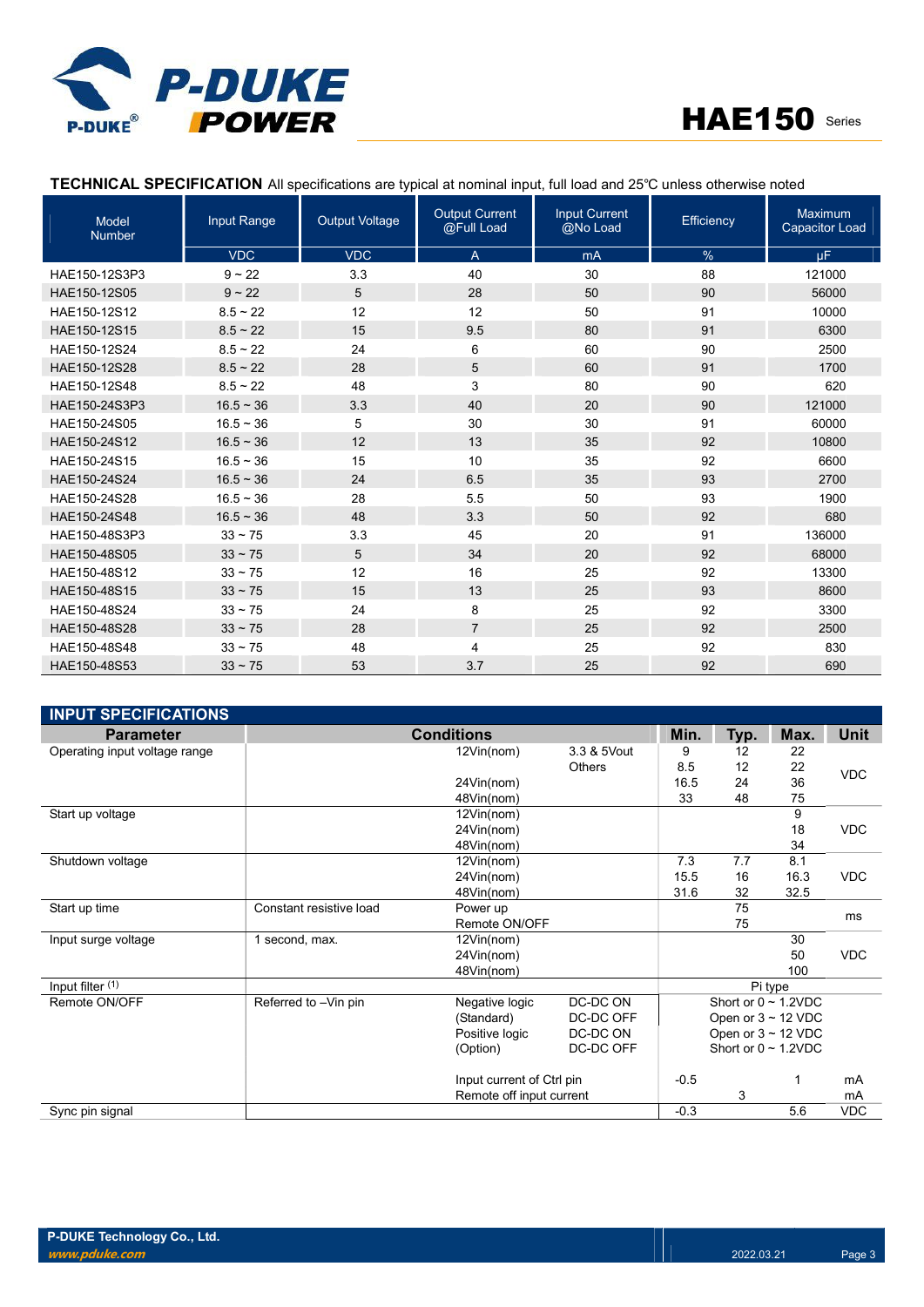

| <b>OUTPUT SPECIFICATIONS</b>     |                                                                      |                |         |      |                                 |               |
|----------------------------------|----------------------------------------------------------------------|----------------|---------|------|---------------------------------|---------------|
| <b>Parameter</b>                 | <b>Conditions</b>                                                    |                | Min.    | Typ. | Max.                            | <b>Unit</b>   |
| Voltage accuracy                 |                                                                      |                | $-1.0$  |      | $+1.0$                          | $\%$          |
| Line regulation                  | Low Line to High Line at Full Load                                   |                | $-0.1$  |      | $+0.1$                          | $\frac{0}{0}$ |
| Load regulation                  | No Load to Full Load                                                 |                | $-0.1$  |      | $+0.1$                          | $\frac{0}{0}$ |
| Voltage adjustability            | Maximum output deviation is inclusive of remote sense                |                | $-20$   |      | $+10$                           | $\%$          |
| Remote sense                     | % of Vout(nom)                                                       |                |         |      |                                 |               |
|                                  | If remote sense is not being used. Sense pins should be connected to |                |         |      | 10                              | $\frac{0}{0}$ |
|                                  | corresponding polarity OUTPUT pins.                                  |                |         |      |                                 |               |
| Ripple and noise                 | Measured by 20MHz bandwidth                                          |                |         |      |                                 |               |
|                                  | With a 1µF/25V X7R MLCC and a 22µF/25V POS-CAP                       | 3.3Vout. 5Vout |         | 75   |                                 |               |
|                                  | With a 1µF/25V X7R MLCC and a 22µF/25V POS-CAP                       | 12Vout, 15Vout |         | 100  |                                 | mVp-p         |
|                                  | With a 4.7µF/50V X7R MLCC                                            | 24Vout, 28Vout |         | 200  |                                 |               |
|                                  | With a 2.2µF/100V X7R MLCC                                           | 48Vout. 53Vout |         | 300  |                                 |               |
| Temperature coefficient          |                                                                      |                | $-0.02$ |      | $+0.02$                         | $\%$ /°C      |
| Transient response recovery time | 25% load step change                                                 |                |         | 200  | 250                             | μs            |
| Over voltage protection          | % of Vout(nom); Hiccup mode                                          |                | 115     |      | 130                             | $\%$          |
| Over load protection             | % of lout rated: Hiccup mode                                         |                | 120     |      | 150                             | $\frac{0}{0}$ |
| Short circuit protection         |                                                                      |                |         |      | Continuous, automatics recovery |               |

| <b>GENERAL SPECIFICATIONS</b> |                          |                             |      |               |                     |                         |
|-------------------------------|--------------------------|-----------------------------|------|---------------|---------------------|-------------------------|
| <b>Parameter</b>              |                          | <b>Conditions</b>           | Min. | Typ.          | Max.                | <b>Unit</b>             |
| Isolation voltage             | 1 minute                 | Input to Output             | 3000 |               |                     | <b>VDC</b>              |
|                               |                          | Input (Output) to Case      | 1600 |               |                     |                         |
| Isolation resistance          | 500VDC                   |                             |      |               |                     | $G\Omega$               |
| Isolation capacitance         |                          |                             |      |               | 2500                | pF                      |
| Switching frequency           |                          |                             | 225  | 250           | 275                 | kHz                     |
| Safety approvals              | IEC/ EN/ UL62368-1       |                             |      |               | UL:E193009          |                         |
|                               |                          |                             |      |               | CB:UL(Demko)        |                         |
| Case material                 |                          |                             |      |               |                     | Metal                   |
| Base material                 |                          |                             |      |               |                     | FR4 PCB                 |
| Potting material              |                          |                             |      |               | Silicone (UL94 V-0) |                         |
| Weight                        | Module stand alone       |                             |      | 105g (3.70oz) |                     |                         |
|                               |                          | $HAE150-$<br>-T<br>าร⊓      |      |               |                     | 235g (8.29oz)           |
|                               |                          | $HAE150-T$<br>⊬ ]S⊡<br>-TF1 |      |               |                     | 287g (10.12oz)          |
| <b>MTBF</b>                   | MIL-HDBK-217F, Full load |                             |      |               |                     | $3.818 \times 10^5$ hrs |

| <b>ENVIRONMENTAL SPECIFICATIONS</b> |                                   |       |      |        |              |  |  |
|-------------------------------------|-----------------------------------|-------|------|--------|--------------|--|--|
| <b>Parameter</b>                    | <b>Conditions</b>                 | Min.  | Typ. | Max.   | <b>Unit</b>  |  |  |
| Operating case temperature          |                                   | -40   |      | $+115$ | °C           |  |  |
| Maximum case temperature            |                                   |       |      | 115    | °C           |  |  |
| Over temperature protection         |                                   |       | 120  |        | $^{\circ}$ C |  |  |
| Storage temperature range           | Terminal block type               | $-40$ |      | $+105$ | °C           |  |  |
|                                     | <b>Others</b>                     | $-55$ |      | $+125$ |              |  |  |
| Thermal impedance                   | Module without assembly option    |       | 6.1  |        |              |  |  |
|                                     | Only mount on the iron base-plate |       | 2.8  |        |              |  |  |
|                                     | Heat-sink type with 0.24" Height  |       | 5.1  |        | °C/W         |  |  |
|                                     | Heat-sink type with 0.45" Height  |       | 4.6  |        |              |  |  |
|                                     | Heat-sink type with 0.65" Height  |       | 3.5  |        |              |  |  |
|                                     | Heat-sink type with 1" Height     |       | 2.7  |        |              |  |  |
| Thermal shock                       |                                   |       |      |        | MIL-STD-810F |  |  |
| Vibration                           |                                   |       |      |        | MIL-STD-810F |  |  |
| Relative humidity                   |                                   |       |      |        | 5% to 95% RH |  |  |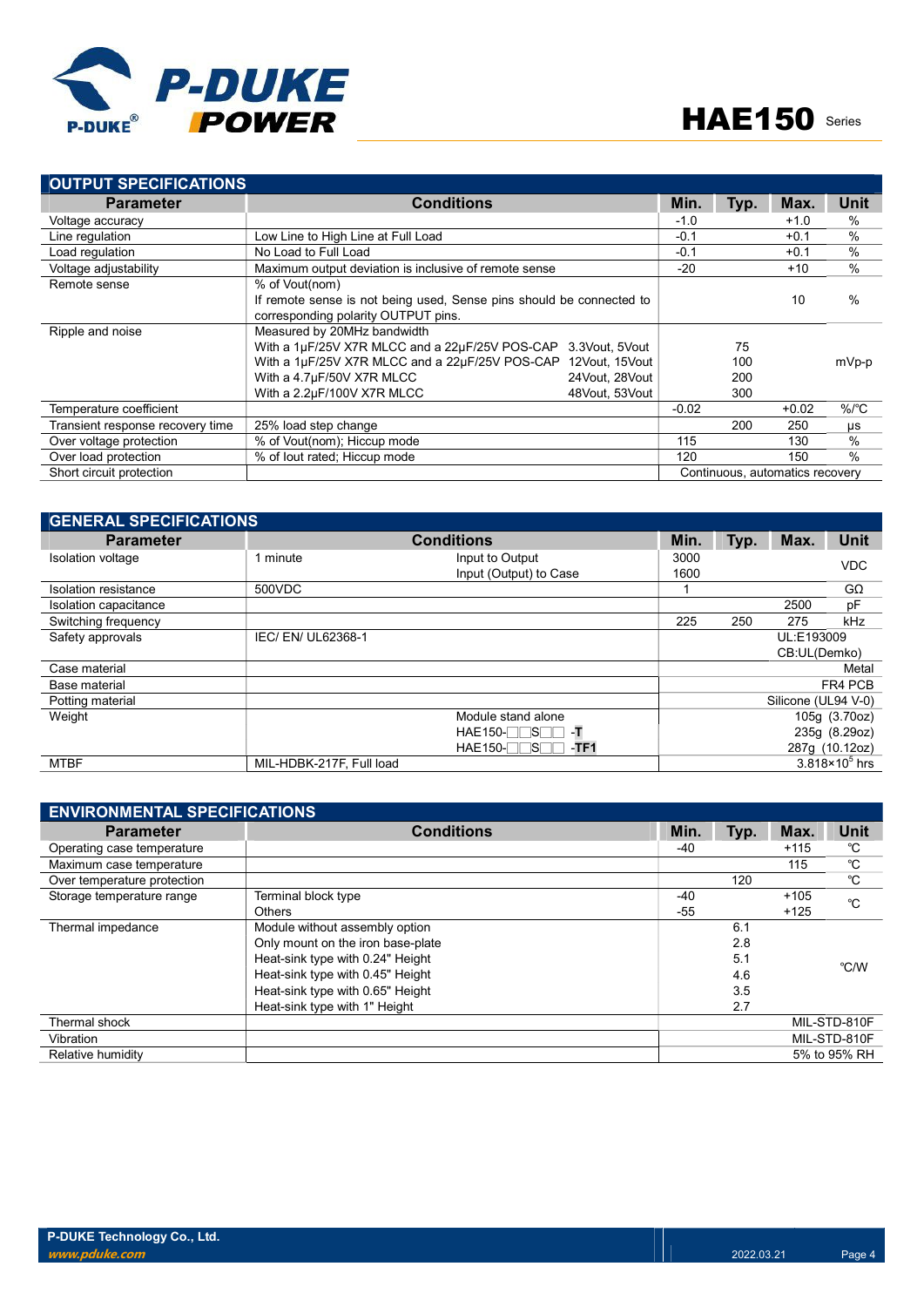

| <b>EMC SPECIFICATIONS</b>                                                                                                                                                                                                                                                                                                                                                                                                                      |                                                                             |                                                                                                                                                                                      |                  |
|------------------------------------------------------------------------------------------------------------------------------------------------------------------------------------------------------------------------------------------------------------------------------------------------------------------------------------------------------------------------------------------------------------------------------------------------|-----------------------------------------------------------------------------|--------------------------------------------------------------------------------------------------------------------------------------------------------------------------------------|------------------|
| <b>Parameter</b>                                                                                                                                                                                                                                                                                                                                                                                                                               |                                                                             | <b>Conditions</b>                                                                                                                                                                    | Level            |
| EMI                                                                                                                                                                                                                                                                                                                                                                                                                                            | EN55032                                                                     | HAE150- <b>SSSS</b> -TF1                                                                                                                                                             | Class A          |
|                                                                                                                                                                                                                                                                                                                                                                                                                                                |                                                                             | Other models; with external components                                                                                                                                               | Class A. Class B |
|                                                                                                                                                                                                                                                                                                                                                                                                                                                |                                                                             |                                                                                                                                                                                      |                  |
|                                                                                                                                                                                                                                                                                                                                                                                                                                                | EN55024                                                                     | *Connecting four screw bolts to shield plane will help to reduce the EMI.                                                                                                            |                  |
| <b>EMS</b><br><b>ESD</b>                                                                                                                                                                                                                                                                                                                                                                                                                       | EN61000-4-2                                                                 | Air ± 8kV and Contact ± 6kV                                                                                                                                                          | Perf. Criteria A |
| Radiated immunity                                                                                                                                                                                                                                                                                                                                                                                                                              | EN61000-4-3                                                                 | 20V/m                                                                                                                                                                                | Perf. Criteria A |
| <b>Fast transient</b>                                                                                                                                                                                                                                                                                                                                                                                                                          | EN61000-4-4                                                                 | $±$ 2kV                                                                                                                                                                              | Perf. Criteria A |
|                                                                                                                                                                                                                                                                                                                                                                                                                                                |                                                                             |                                                                                                                                                                                      |                  |
|                                                                                                                                                                                                                                                                                                                                                                                                                                                |                                                                             | With 2 pcs of aluminum electrolytic capacitor                                                                                                                                        |                  |
|                                                                                                                                                                                                                                                                                                                                                                                                                                                |                                                                             | (Nippon Chemi-con KY series, 220µF/100V)                                                                                                                                             |                  |
| Surge                                                                                                                                                                                                                                                                                                                                                                                                                                          | EN61000-4-5                                                                 | EN55024 ±2kV                                                                                                                                                                         | Perf. Criteria A |
|                                                                                                                                                                                                                                                                                                                                                                                                                                                |                                                                             |                                                                                                                                                                                      |                  |
|                                                                                                                                                                                                                                                                                                                                                                                                                                                |                                                                             | With 2 pcs of aluminum electrolytic capacitor                                                                                                                                        |                  |
|                                                                                                                                                                                                                                                                                                                                                                                                                                                |                                                                             | (Nippon Chemi-con KY series, 220µF/100V)                                                                                                                                             |                  |
| Conducted immunity                                                                                                                                                                                                                                                                                                                                                                                                                             | EN61000-4-6                                                                 | 10Vr.m.s                                                                                                                                                                             | Perf. Criteria A |
| Power frequency magnetic field                                                                                                                                                                                                                                                                                                                                                                                                                 | EN61000-4-8                                                                 | 100A/m continuous; 1000A/m 1 second                                                                                                                                                  | Perf. Criteria A |
|                                                                                                                                                                                                                                                                                                                                                                                                                                                |                                                                             | <b>CAUTION:</b> This power module is not internally fused. An input line fuse must always be used.                                                                                   |                  |
| <b>CHARACTERISTIC CURVE</b>                                                                                                                                                                                                                                                                                                                                                                                                                    |                                                                             |                                                                                                                                                                                      |                  |
| 120<br>100<br>OUTPUT POWER(%)<br>80<br>DC/DC module only<br>100LFM<br>200LFM<br>60<br>300L FM<br>400LFM<br>40<br>500LFM<br>Mount on 2U iron base-plate<br>(dimension 19" X 3.5" X 0.063")<br>20<br>Natural convection (20LFM)<br><b>Terminal block</b><br>Natural convection (20LFM)<br>$\Omega$<br>40<br>60<br>$\Omega$<br>20<br>$-40$<br>$-20$<br>AMBIENT TEMPERATURE, TA(°C)<br>HAE150-48S05 Derating Curve<br>(See Thermal Considerations) | 96<br>90<br>(8) 284<br>HOLED 78<br>HOLED 72<br>66<br>60<br>80<br>100<br>120 | $-$ lout= 100% F.L<br>Nout=50% F.L<br>- lout= $25%$ F.L<br>40 44<br>48 52 56<br>60<br>64<br>68<br>72 75<br>33<br>36<br>INPUT VOLTAGE(V)<br>HAE150-48S05 Efficiency vs. Input Voltage |                  |
| AMBIENT TEMPERATURE (°C)<br>$-40$<br>20<br>40<br>60<br>80<br>100                                                                                                                                                                                                                                                                                                                                                                               | 96<br>100<br>120<br>90                                                      |                                                                                                                                                                                      |                  |

#### Note:

# CHARACTERISTIC CURVE



HAE150-48S05 Derating Curve (See Thermal Considerations)



HAE150-48S05 Derating Curve with Heat-sink (See Thermal Considerations)



HAE150-48S05 Efficiency vs. Input Voltage



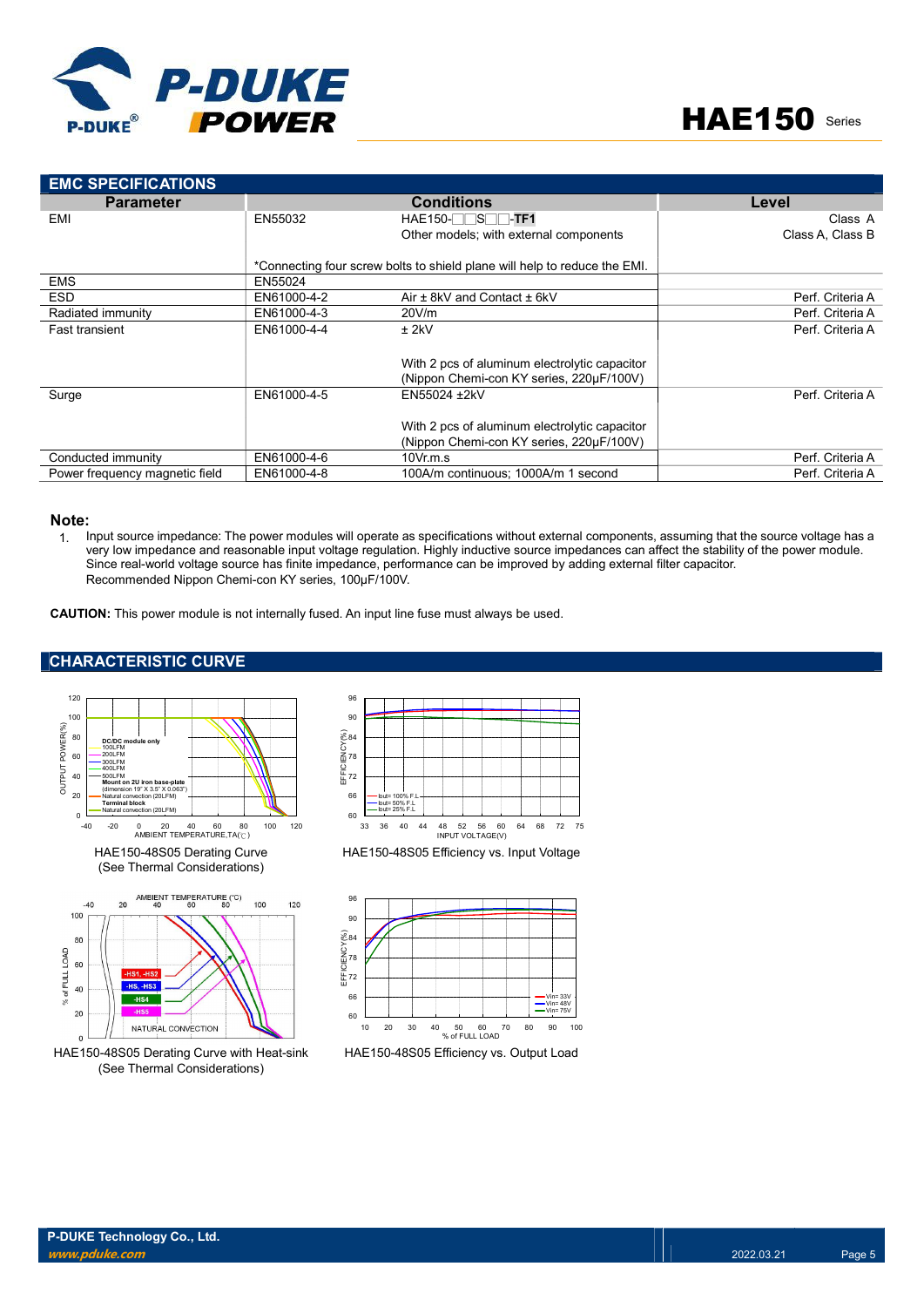

# FUSE CONSIDERATION

This power module is not internally fused. An input line fuse must always be used.

This encapsulated power module can be used in a wide variety of applications, ranging from simple stand-alone operation to an integrated part of sophisticated power architecture.

To maximum flexibility, internal fusing is not included; however, to achieve maximum safety and system protection, always use an input line fuse. The input line fuse suggest as below:

| Model             | <b>Fuse Rating</b><br>(A) | <b>Fuse Type</b> |
|-------------------|---------------------------|------------------|
| <b>HAE150-12S</b> | 25                        | Fast-Acting      |
| HAE150-24S        | 15                        | Fast-Acting      |
| <b>HAE150-48S</b> |                           | Fast-Acting      |

The table based on the information provided in this data sheet on inrush energy and maximum DC input current at low Vin.

### MECHANICAL DRAWING



| PIN | <b>DEFINE</b> | <b>DIAMETER</b> |
|-----|---------------|-----------------|
| 1   | -Vin          | $0.04$ Inch     |
| 2   | Case (option) | $0.04$ Inch     |
| 3   | Ctrl          | $0.04$ Inch     |
| 4   | $+V$ in       | $0.04$ Inch     |
| 5   | -Vout         | $0.08$ Inch     |
| 6   | -Sense        | $0.04$ Inch     |
| 7   | Trim          | $0.04$ Inch     |
| 8   | +Sense        | $0.04$ Inch     |
| 9   | +Vout         | $0.08$ Inch     |
| 10  | Sync (option) | 0.04 Inch       |

1. All dimensions in inch [mm]

PIN CONNECTION

2. Tolerance :x.xx±0.02 [x.x±0.5]

x.xxx±0.01 [x.xx±0.25] 3. Pin dimension tolerance ±0.004[0.10]

■ The screw locked torque: MAX 5.0kgf-cm/0.49N-m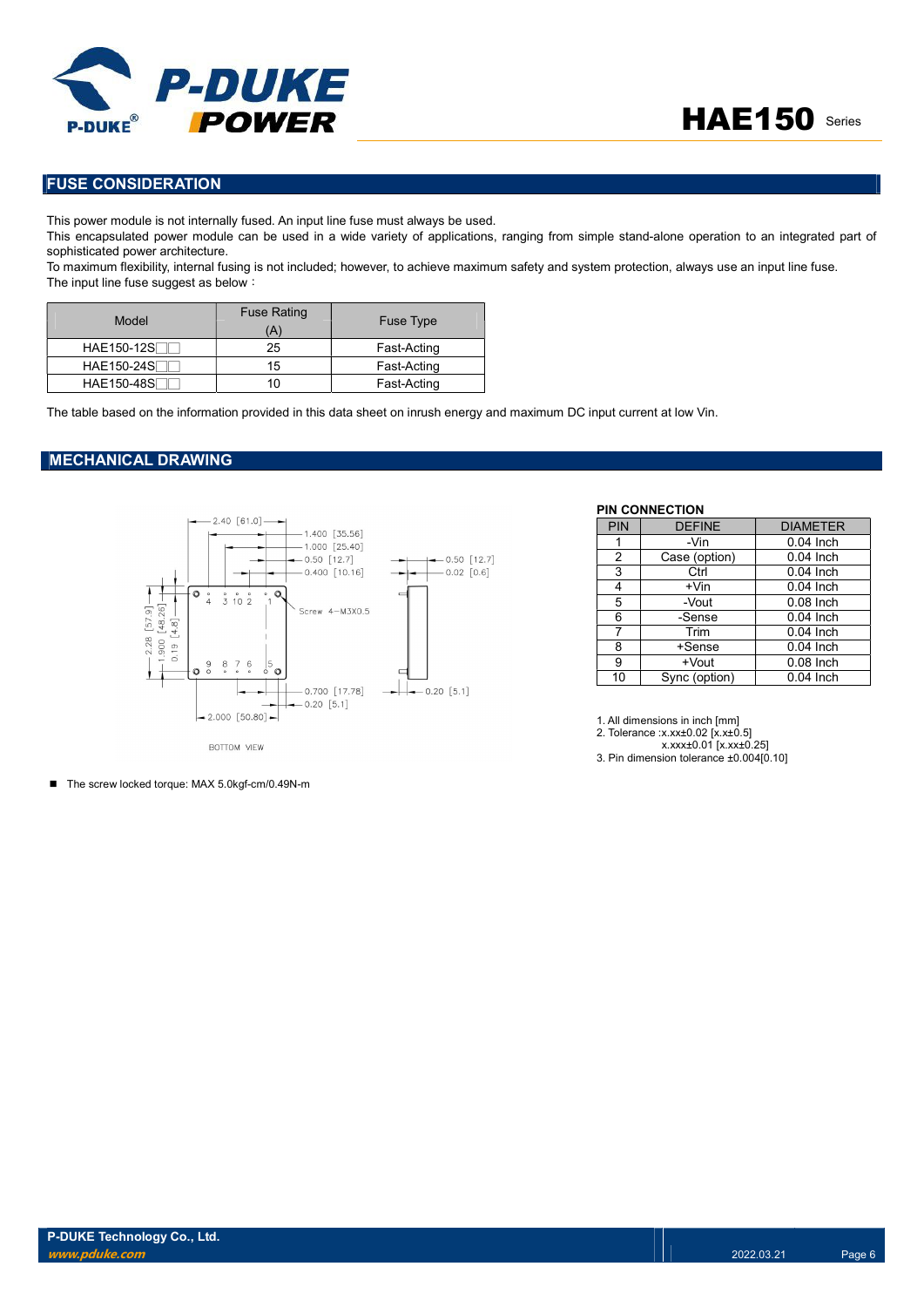



# TERMINAL BLOCK TYPE OPTION



#### HAE150-□□S□□ -TF1



# HAE150-□□S□□ -T TERMINAL CONNECTION

| NO. | <b>DEFINE</b> |
|-----|---------------|
|     | -Vin          |
| 2   | <b>NC</b>     |
| 3   | Ctrl          |
|     | $+V$ in       |
| 5   | -Vout         |
| 6   | -Sense        |
|     | Trim          |
| 8   | +Sense        |
| 9   | +Vout         |

1. All dimensions in inch [mm]

2. Tolerance :x.xx±0.02 [x.x±0.5]

x.xxx±0.01 [x.xx±0.25]

3. Screw 1 locked torque: MAX 11.2kgf-cm/ 1.10N-m

4. Screw 2 locked torque:

MAX 5.2kgf-cm/ 0.51N-m

5. Screw 3 locked torque: MAX 16.8kgf-cm/ 1.65N-m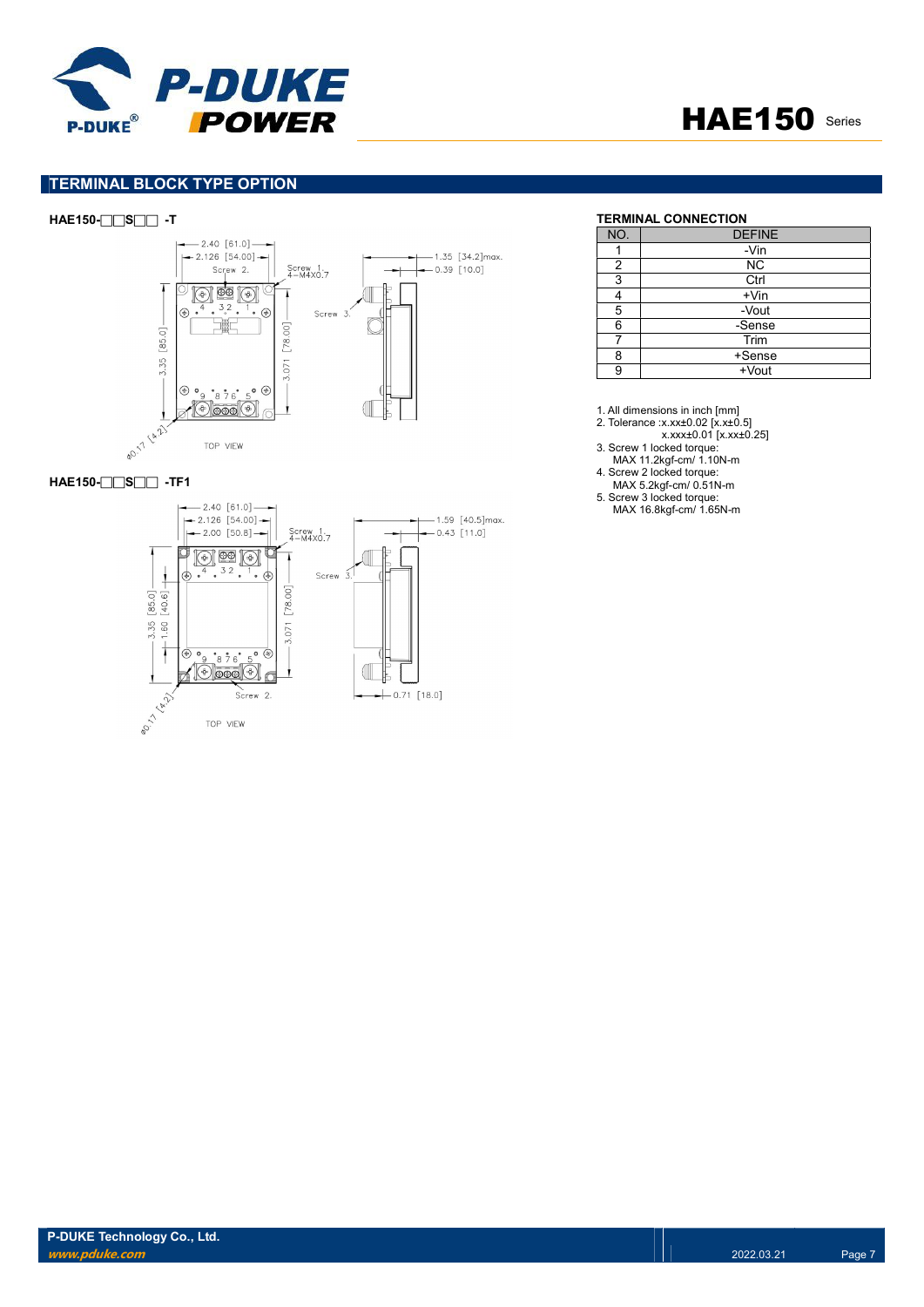



## RECOMMENDED PAD LAYOUT



All dimensions in inch[mm] Pad size(lead free recommended) Through hole 1,2,3,4,6,7,8,10: Φ0.051[1.30] Through hole 5,9: Φ0.091[2.30] Through hole of mounting: Φ0.126[3.20] Top view pad 1,2,3,4,6,7,8,10: Φ0.064[1.63] Top view pad 5,9: Φ0.113[2.88] Top view pad of mounting: Φ0.157[4.00] Bottom view pad 1,2,3,4,6,7,8,10: Φ0.102[2.60] Bottom view pad 5,9: Φ0.181[4.60] Bottom view pad of mounting: Φ0.252[6.40]

# THERMAL CONSIDERATIONS

The power module operates in a variety of thermal environments.

However, sufficient cooling should be provided to help ensure reliable operation of the unit.

Heat is removed by conduction, convection, and radiation to the surrounding environment.

Proper cooling can be verified by measuring the point as the figure below.

The temperature at this location should not exceed "Maximum case temperature".

When operating, adequate cooling must be provided to maintain the test point temperature at or below "Maximum case temperature". You can limit this temperature to a lower value for extremely high reliability.

- Thermal test condition with vertical direction by natural convection (20LFM).
- The iron base-plate dimension is 19" X 3.5" X 0.063" (The height is EIA standard 2U).
- The heat-sink is optional and P/N: 7G-0021A-F, 7G-0022A-F, 7G-0023A-F, 7G-0024A-F, 7GA0127P01-F, 7GA0128P01-F.



BASE PLATE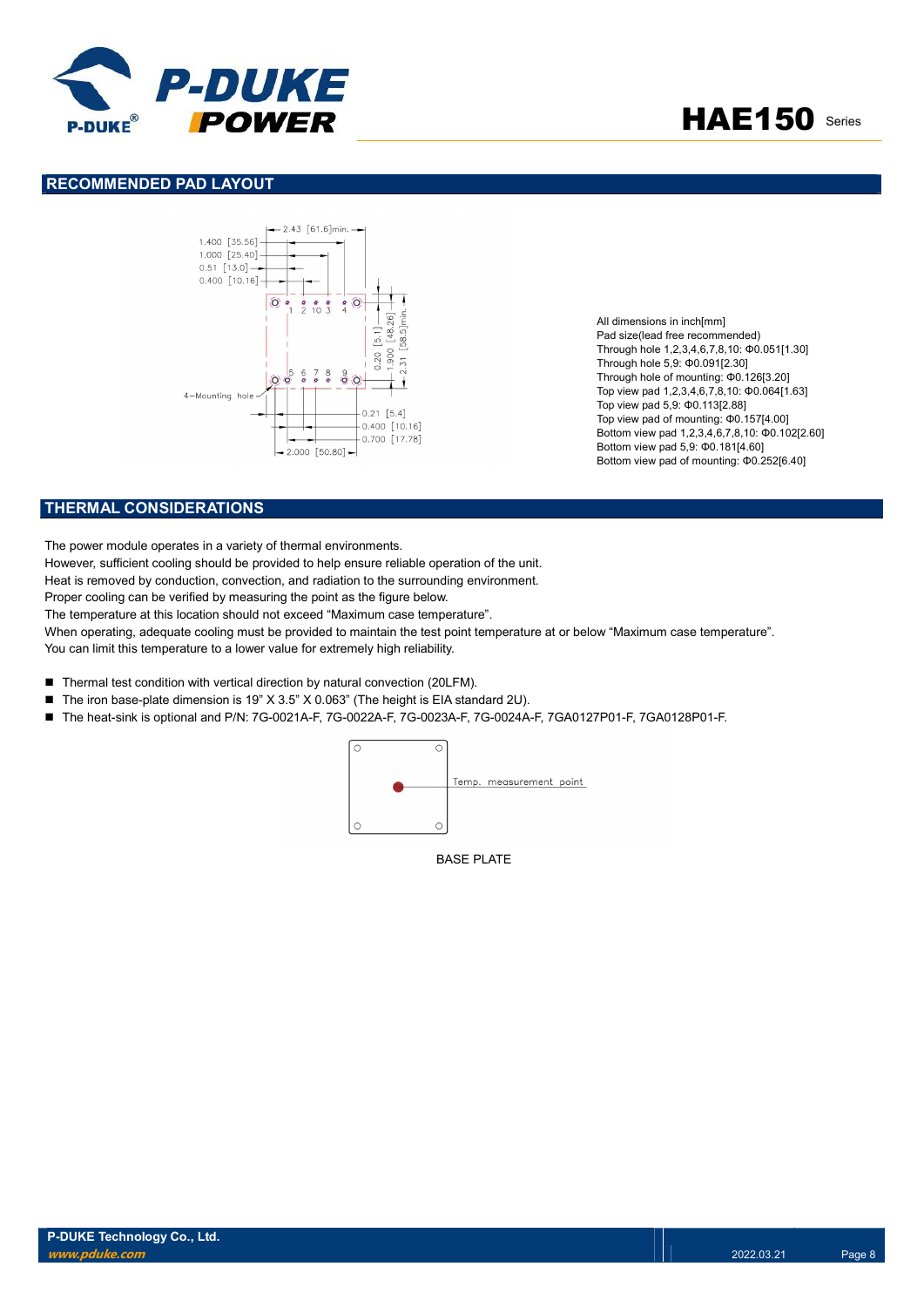



# HEAT-SINK TYPE OPTIONS

# HAE150-□□S□□-HS<br>TG-0021A-F<br>TG-0021A-F





SIDE VIEW

# HAE150-□□S□□-HS2 HAE150-□□S□□-HS3

7G-0023A-F 7G-0024A-F





SIDE VIEW

| $-2.40$ [61.0] -<br>$-2.00$ [50.8] $-$ |          |
|----------------------------------------|----------|
|                                        |          |
|                                        | 28<br>ട് |
|                                        |          |



SIDE VIEW

#### 1. All dimensions in inch [mm]

2. Tolerance :x.xx±0.02 [x.x±0.5]

x.xxx±0.01 [x.xx±0.25]

7G-0021A-F 7G-0022A-F





SIDE VIEW

 $-2.40 [61.0] \rightarrow$ 





SIDE VIEW

#### HAE150-□□S□□-HS4<br>7GA0127P01-F<br>7GA0128P01-F 7GA0128P01-F

| $-2.40 [61.0]$<br>$-2.00$ [50.8] |         |
|----------------------------------|---------|
|                                  |         |
|                                  | 48.     |
|                                  | 28<br>g |
|                                  |         |

 $+1.54$  [39.1]max.  $+1.00$  [25.4]

SIDE VIEW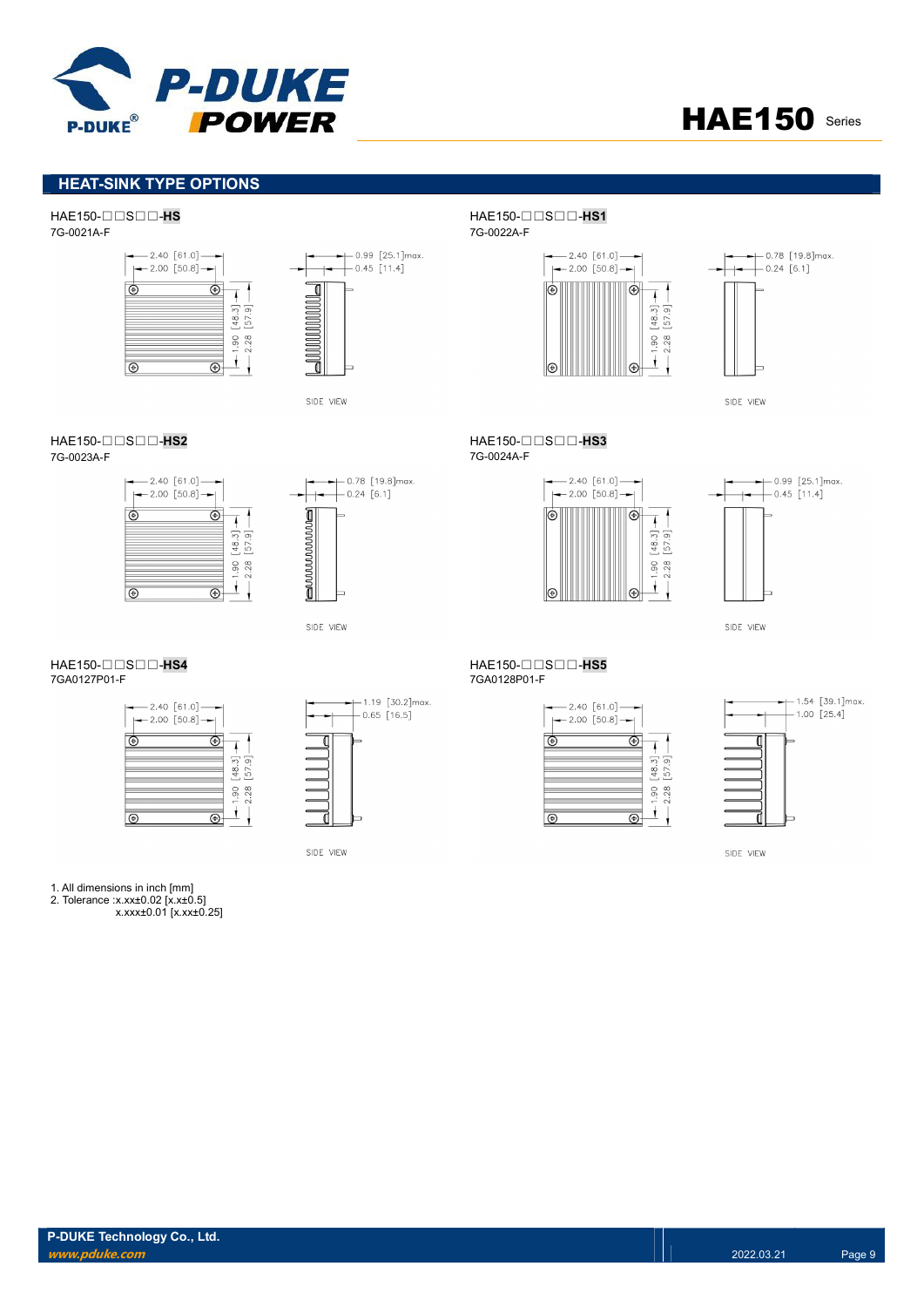



# OUTPUT VOLTAGE ADJUSTMENT

Output voltage is adjustable for 10% trim up or -20% trim down of nominal output voltage by connecting an external resistor between the Trim pin and either the +Sense or -Sense pins.

With an external resistor between the Trim and -Sense pin, the output voltage set point decreases.

With an external resistor between the Trim and +Sense pin, the output voltage set point increases.

Maximum output deviation is +10% inclusive of remote sense.

The external Trim resistor needs to be at least 1/8W of rated power.

#### ■ Trim Up Equation

 $\left.\right|$ kΩ J  $R_U = \left( \frac{V_{OUT}(100 + \Delta\%)}{4.005 \cdot 0.06} - \frac{100 + 2\Delta\%}{4.005 \cdot 0.06} \right)$  kg L %  $1.225\Delta\%$  $R_U =$ 

#### ■ Trim Down Equation

$$
R_D = \left(\frac{100}{\Delta\%} - 2\right) k\Omega
$$

### EXTERNAL OUTPUT TRIMMING

Output can be externally trimmed by using the method shown below. Trim-up

| Trim O                       |     |
|------------------------------|-----|
|                              | ⊊RU |
| +Sense $\stackrel{8}{\circ}$ |     |

| □□S3P3                     |             |                      |                |              |                |             |         |                |         |         |         |
|----------------------------|-------------|----------------------|----------------|--------------|----------------|-------------|---------|----------------|---------|---------|---------|
| $\bigtriangleup\mathsf{V}$ | (% )        | $\mathbf{1}$         | $\overline{2}$ | 3            | $\overline{4}$ | 5           | 6       | $\overline{7}$ | 8       | 9       | 10      |
| Vout                       | (V)         | 3.333                | 3.366          | 3.399        | 3.432          | 3.465       | 3.498   | 3.531          | 3.564   | 3.597   | 3.630   |
| <b>RU</b>                  | $(k\Omega)$ | 170.082              | 85.388         | 57.156       | 43.041         | 34.571      | 28.925  | 24.892         | 21.867  | 19.515  | 17.633  |
| $\Box$ SO5                 |             |                      |                |              |                |             |         |                |         |         |         |
| $\triangle$ V              | (%)         | $\mathbf{1}$         | $\overline{2}$ | $\mathbf{3}$ | $\overline{4}$ | 5           | 6       | $\overline{7}$ | 8       | 9       | 10      |
| Vout                       | (V)         | 5.05                 | 5.10           | 5.15         | 5.20           | 5.25        | 5.30    | 5.35           | 5.40    | 5.45    | 5.50    |
| <b>RU</b>                  | $(k\Omega)$ | 310.245              | 156.163        | 104.803      | 79.122         | 63.714      | 53.442  | 46.105         | 40.602  | 36.322  | 32.898  |
| $\Box$ S12                 |             |                      |                |              |                |             |         |                |         |         |         |
| $\triangle$ V              | (%)         | $\mathbf{1}$         | $\overline{2}$ | 3            | 4              | $\,$ 5 $\,$ | 6       | $\overline{7}$ | 8       | 9       | 10      |
| Vout                       | (V)         | 12.12                | 12.24          | 12.36        | 12.48          | 12.60       | 12.72   | 12.84          | 12.96   | 13.08   | 13.20   |
| <b>RU</b>                  | $(k\Omega)$ | 887.388              | 447.592        | 300.993      | 227.694        | 183.714     | 154.395 | 133.452        | 117.745 | 105.528 | 95.755  |
| $\Box$ S15                 |             |                      |                |              |                |             |         |                |         |         |         |
| $\triangle$ V              | (% )        | $\mathbf{1}$         | $\overline{2}$ | 3            | 4              | 5           | 6       | $\overline{7}$ | 8       | 9       | 10      |
| Vout                       | (V)         | 15.15                | 15.30          | 15.45        | 15.60          | 15.75       | 15.90   | 16.05          | 16.20   | 16.35   | 16.50   |
| <b>RU</b>                  |             | $(k\Omega)$ 1134.735 | 572.490        | 385.075      | 291.367        | 235.143     | 197.660 | 170.886        | 150.806 | 135.188 | 122.694 |
| □□ $S24$                   |             |                      |                |              |                |             |         |                |         |         |         |
| $\triangle$ V              | (% )        | $\mathbf{1}$         | $\overline{2}$ | 3            | 4              | 5           | 6       | $\overline{7}$ | 8       | 9       | 10      |
| Vout                       | (V)         | 24.24                | 24.48          | 24.72        | 24.96          | 25.20       | 25.44   | 25.68          | 25.92   | 26.16   | 26.40   |
| RU                         | $(k\Omega)$ | 1876.776             | 947.184        | 637.320      | 482.388        | 389.429     | 327.456 | 283.190        | 249.990 | 224.168 | 203.510 |
| □□S28                      |             |                      |                |              |                |             |         |                |         |         |         |
| $\triangle$ V              | (% )        | $\mathbf{1}$         | $\overline{2}$ | 3            | $\overline{4}$ | 5           | 6       | $\overline{7}$ | 8       | 9       | 10      |
| Vout                       | (V)         | 28.28                | 28.56          | 28.84        | 29.12          | 29.40       | 29.68   | 29.96          | 30.24   | 30.52   | 30.80   |
| RU                         | $(k\Omega)$ | 2206.571             | 1113.714       | 749.429      | 567.286        | 458.000     | 385.143 | 333.102        | 294.071 | 263.714 | 239.429 |
|                            |             |                      |                |              |                |             |         |                |         |         |         |
| $\Box$ S48                 |             |                      |                |              |                |             |         |                |         |         |         |
| $\triangle$ V              | (% )        | $\mathbf{1}$         | $\overline{2}$ | 3            | $\overline{4}$ | 5           | 6       | $\overline{7}$ | 8       | 9       | 10      |
| Vout                       | (V)         | 48.48                | 48.96          | 49.44        | 49.92          | 50.40       | 50.88   | 51.36          | 51.84   | 52.32   | 52.80   |
| <b>RU</b>                  | $(k\Omega)$ | 3855.551             | 1946.367       | 1309.973     | 991.776        | 800.857     | 673.578 | 582.665        | 514.480 | 461.447 | 419.020 |
| $\Box$ S53                 |             |                      |                |              |                |             |         |                |         |         |         |
| $\triangle$ V              | (% )        | $\mathbf{1}$         | $\overline{2}$ | 3            | 4              | 5           | 6       | $\overline{7}$ | 8       | 9       | 10      |
| Vout                       | (V)         | 53.53                | 54.06          | 54.59        | 55.12          | 55.65       | 56.18   | 56.71          | 57.24   | 57.77   | 58.3    |
| RU                         | $(k\Omega)$ | 4267.796             | 2154.531       | 1450.109     | 1097.898       | 886.571     | 745.687 | 645.055        | 569.582 | 510.880 | 463.918 |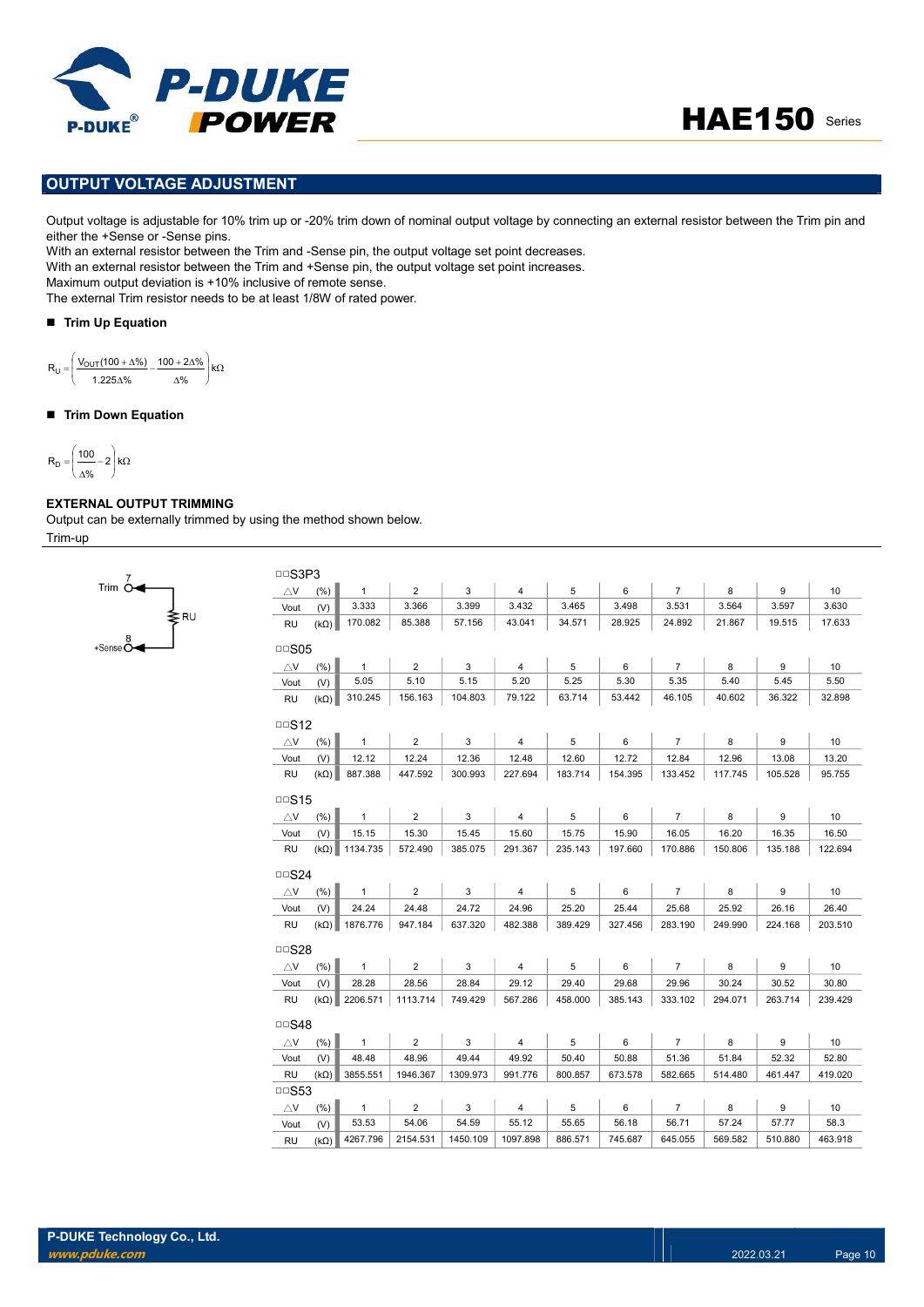



# OUTPUT VOLTAGE ADJUSTMENT(CONTINUED)

#### Trim-down